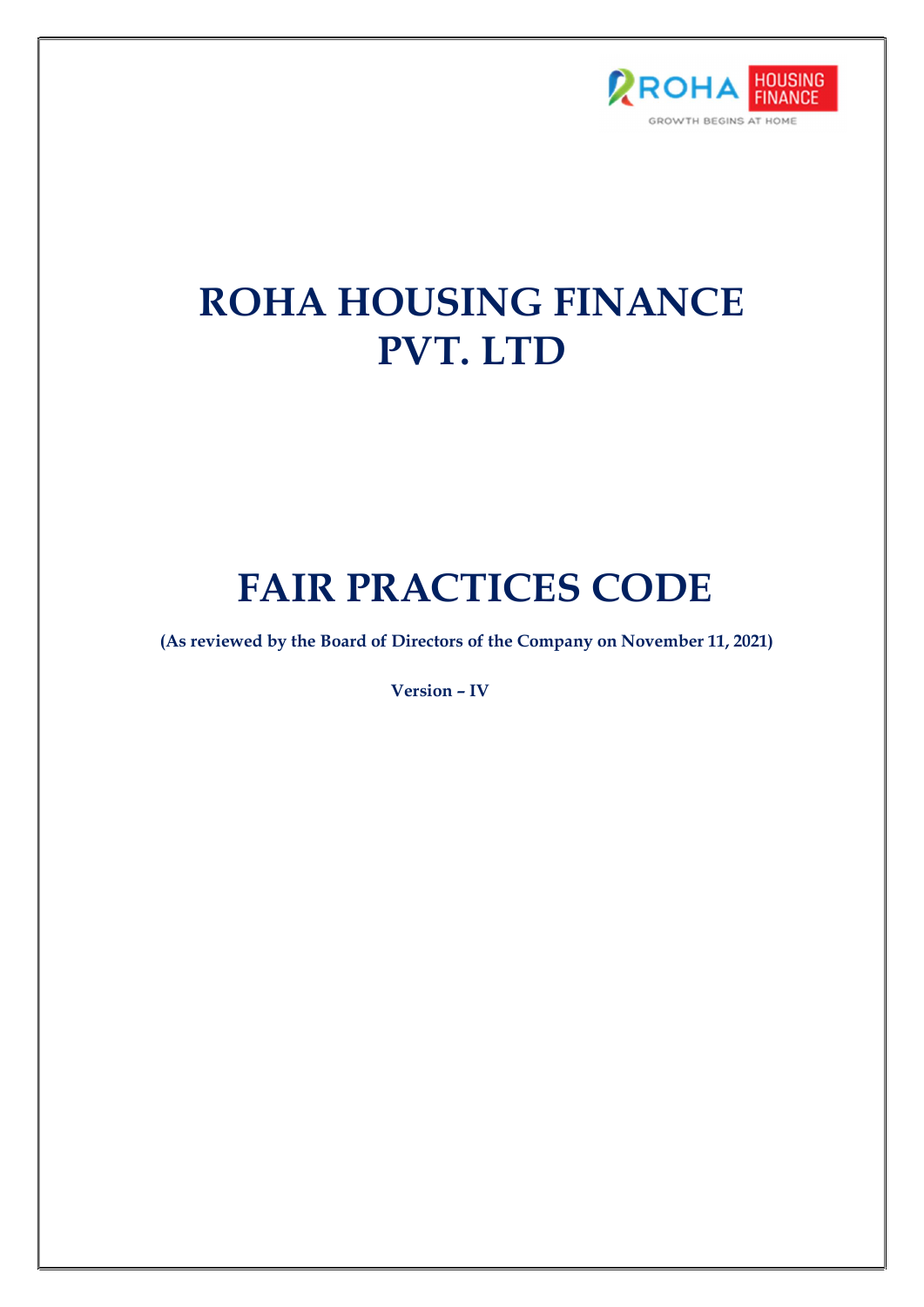

# 1. Introduction:

This Fair Practices Code (FPC) has been formulated by Roha Housing Finance Private Limited (hereinafter referred to as "RHFPL" or "The Company") pursuant to the Guidelines on Fair Practices Code for Housing Finance Companies issued by the National Housing Bank (NHB) from time to time. The FPC is now subjected to review after coming into effect (vide reference number RBI/2020-21/73 DOR.FIN.HFC.CC.No.120/03.10.136/2020-21 dated Feb 17, 2021) of the Reserve Bank of India Master Direction – Non-Banking Financial Company – Housing Finance Company (Reserve Bank) Directions, 2021.

RHFPL's policy is to treat all the clients consistently and fairly. The employees of company will offer assistance, encouragement and service in a fair, equitable and consistent manner. The company will also communicate its Fair Practices Code (FPC) by making the customer aware of the Code, making this Code available, on request of the customer, either over the counter or by electronic communication or mail, making it available at every branch and on the website of the company and by training the staff to provide relevant information about the Code and to put the Code into practice.

RHFPL will ensure that the implementation of the FPC is the responsibility of the entire organization. RHFPL's management team is responsible for implementing the fair practices hereinafter detailed, and also to ensure that its operations reflect its strong commitment to all the stakeholders for offering in a fair and equitable manner, the various financial services and products including lending and that all employees are aware of this commitment.

# 2. Objectives:

- $\triangleright$  To promote good and fair practices by setting minimum standards in dealing with customers;
- $\triangleright$  To increase transparency so that the customer can have a better understanding of what they can reasonably expect of the services;
- $\triangleright$  To encourage market forces, through competition,
- $\triangleright$  To achieve higher operating standards;
- To promote a fair and cordial relationship between customer and RHFPL; and
- $\triangleright$  To foster confidence in the housing finance system.

# 3. Application of the Code:

This Code applies to all the products and services offered by the Company whether over the phone, across the counter, including digital marketing channels of the RHFPL or shared with other providers of such services on the internet or by any other means. It will apply to all the employees and representatives of the Company.

### 4. Commitments:

RHFPL would act fairly and reasonably in all dealings with customers, by ensuring that: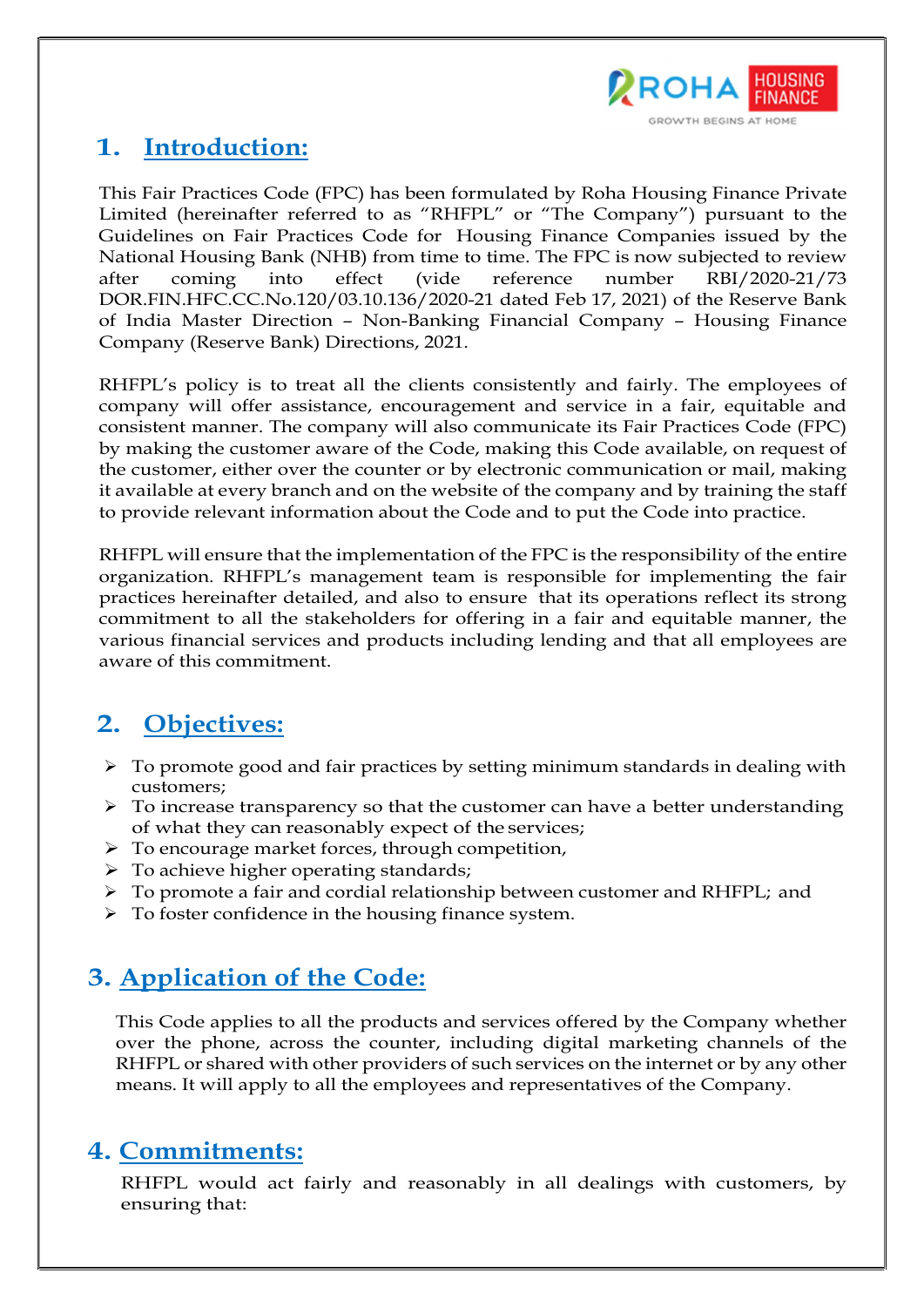

- $\triangleright$  We shall meet the commitments and standards in this Code for the products and services we offer and in the procedures and practices our staff follows
- $\triangleright$  Our products and services meet relevant laws and regulations in letter and spirit.
- $\triangleright$  Our dealing with customers rests on ethical principles of integrity and transparency.
- $\triangleright$  We shall provide clear information, without any ambiguity, to the customer in understanding products and services together with its terms and conditions including interest and service charges.
- $\triangleright$  We would deal quickly and sympathetically in correcting mistakes if any, and attend to customer's complaints in light of the objectives of this code.
- $\triangleright$  We shall treat all personal information of customers as private and confidential and shall not divulge any information to third person unless required by any law or Government authorities including Regulators or Credit agency or where the sharing of information is permitted by the customer.
- $\triangleright$  Thus, the Company will disclose 'all in cost' inclusive of all charges involved in processing / sanction of loan application in a transparent manner. Further, the company shall perform all acts including the following to ensure compliance with provisions under Chapter XIII of the Master Directions of the RBI relating to FPC
- $\triangleright$  All communications to the borrower shall be in the vernacular language or a language as understood by the borrower.
- RHFPL shall devise a system of giving acknowledgement for receipt of all loan applications. Preferably, the time frame within which loan applications will be disposed should also be indicated in the acknowledgement.
- RHFPLs shall invariably furnish a copy of the loan agreement along with a copy of each of the enclosures quoted in the loan agreement to every borrower at the time of sanction/ disbursement of loans, against acknowledgement.
- $\triangleright$  We shall not discriminate its customers on the basis of age, race, caste, gender, marital status, religion or disability. However, the restrictions if any, as mentioned in the loan products, shall continue to apply.

### 5. Disclosure and Transparency:

RHFPL would provide information on interest rates, common fees and charges through:

- a) Putting up notice in branches;
- b)Providing tariff schedule as and when requested
- c) Through the company's website
- d)Through designated staff/ helpdesk

RHFPL would transparently disclose to the borrower all information about fees/charges payable for processing the loan application, the amount of fees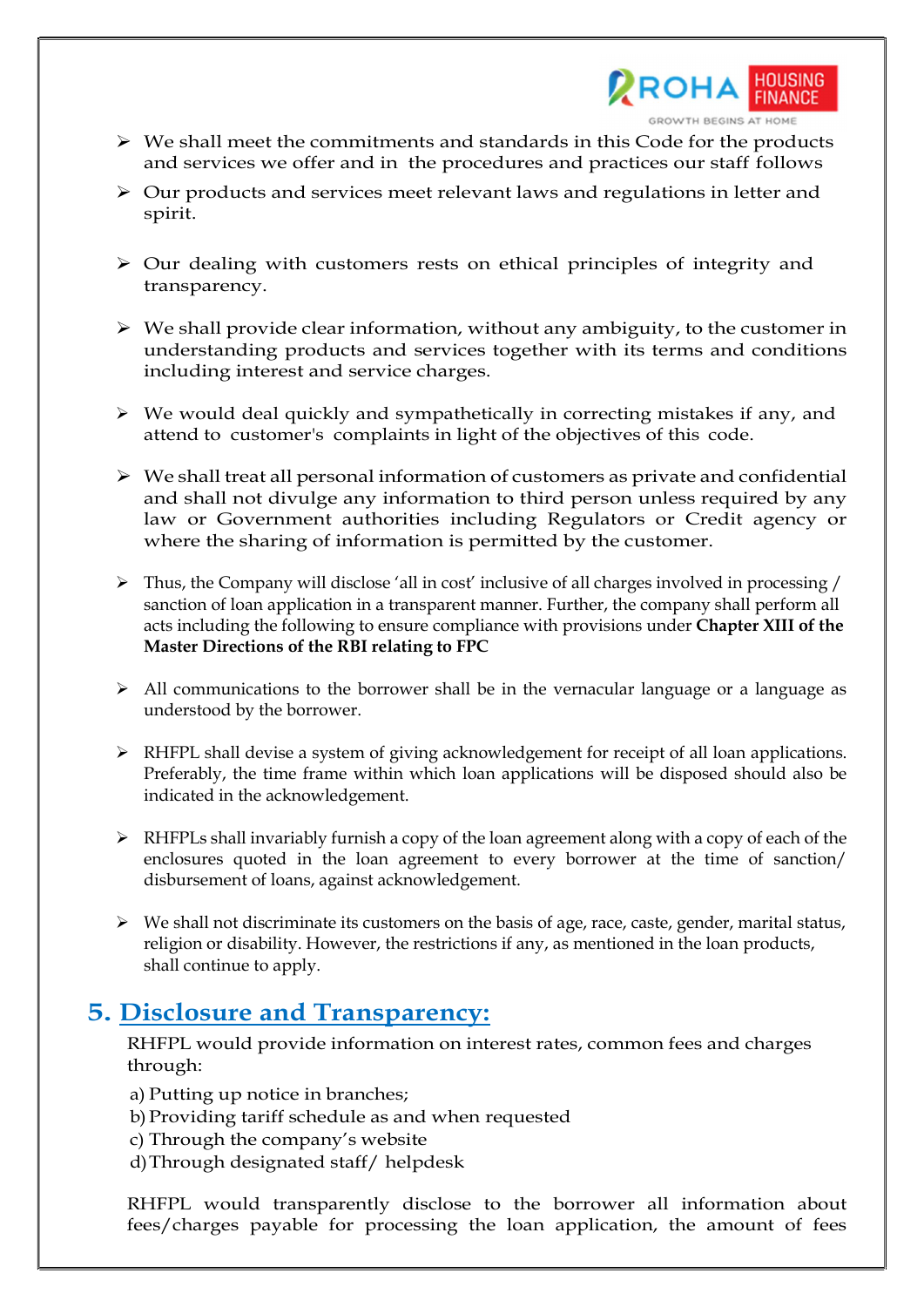

refundable if loan amount is not sanctioned /disbursed, pre-payment options and

charges, if any, penalty for delayed repayment if any, conversion charges for switching loan from fixed to floating rates or vice-versa, existence of any interest reset clause and any other matter which affects the interest of the borrower. In other words, RHFPL shall disclose 'all in cost' inclusive of all charges involved in processing/sanction of loan application in a transparent manner. It would also be ensured that such charges/fees are non-discriminatory.

### 6. Advertising, Marketing and Sales:

#### RHFPL:

- a. Shall ensure that all advertising and promotional material is clear, and not misleading.
- b. In any advertising in any media and promotional literature that draws attention to a service or product and includes a reference to an interest rate, RHFPL shall also indicate whether other fees and charges will apply and that full details of the relevant terms and conditions are available on request.
- c. RHFPL should provide information on interest rates, common fees and charges through putting up notices in their branches; through telephone or help-lines; on the company's website; through designated staff / help desk; or providing service guide / tariff schedule.
- d. If RHFPL avail of the services of third parties for providing support services, RHFPL shall require that such third parties handle customer's personal information (if any available to such third parties) with the same degree of confidentiality and security as the RHFPL would.
- e. RHFPL may, from time to time, communicate to customers various features of their products availed by them. Information about their other products or promotional offers in respect of products / services, may be conveyed to customers only if he / she has given his / her consent to receive such information / service either by mail or by registering for the same on the website or on customer service number.
- f. Shall prescribe a code of conduct for the Direct Selling Agencies (DSAs) whose services are availed to market products / services which amongst other matters require them to identify themselves when they approach the customer for selling products personally or through phone.
- g. In the event of receipt of any complaint from the customer that the Company's representative / courier agency or DSA has engaged in any improper conduct or acted in violation of this Code, appropriate steps shall be initiated to investigate and to handle the complaint and to make good the loss.

# 7. Loans:

#### 7.1 Applications for Loans and Their Processing

a) Loan application forms should include necessary information which affects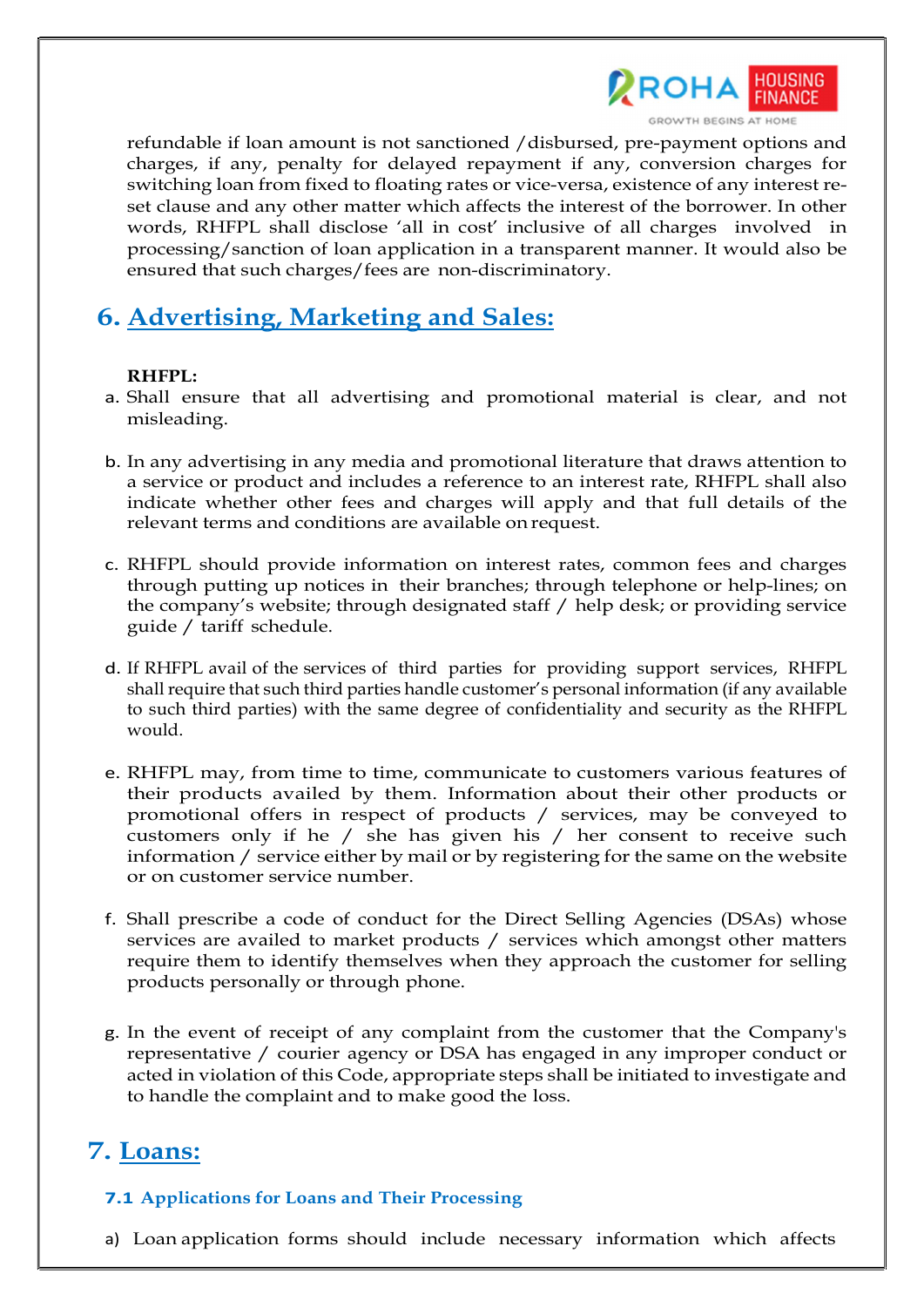

GROWTH BEGINS AT HOME

the interest of the borrower, so that a meaningful comparison with the terms and conditions offered by other RHFPL can be made and informed decision can be taken by the borrower. The loan application form may indicate the list of documents required to be submitted with the application form.

b) The RHFPL should devise a system of giving acknowledgement for receipt of all loan applications. Preferably, the time frame within which loan applications will be disposed of should also be indicated in the acknowledgement.

#### 7.2 Loan Appraisal and Terms/Conditions

- a) Normally all particulars required for processing the loan application shall be collected by the RHFPL at the time of application. In case RHFPL needs any additional information, the Company will contact the customer again at the earliest possible instance.
- b) RHFPL should convey in writing to the borrower by means of sanction letter or otherwise, the amount of loan sanctioned along with all terms and conditions including annualized rate of interest, method of application, EMI Structure, prepayment charges and keep the written acceptance of these terms and conditions by the borrower on its record.
- c) RHFPL shall invariably furnish a copy of the loan agreement along with a copy each of all enclosures quoted in the loan agreement to every borrower at the time of sanction/ disbursement of loans, against acknowledgement.

#### 7.3 Communication of Rejection of Loan Application

If RHFPL cannot provide the loan to the customer, it shall communicate in writing the reason(s) for rejection.

#### 7.4 Disbursement of Loans Including Changes in Terms and Conditions

- a) Disbursement should be made in accordance with the disbursement schedule given in the Loan Agreement/ Sanction Letter.
- b) The RHFPL should give notice to the borrower of any change in the terms and conditions including disbursement schedule, interest rates, service charges, prepayment charges, other applicable fee/ charges etc. RHFPL should also ensure that changes in interest rates and charges are effected only prospectively. A suitable condition in this regard should be incorporated in the loan agreement.
- c) If such change is to the disadvantage of the customer, he/she may within 60 days and without notice close his / her account or switch it without having to pay any extra charges or interest.
- d) Decision to recall / accelerate payment or performance under the agreement or seeking additional securities, should be in consonance with the loan agreement.
- e) RHFPL should release all securities on repayment of all dues or on realization of the outstanding amount of loan subject to any legitimate right or lien for any other claim RHFPL may have against borrower. If such right of set off is to be exercised, the borrower shall be given notice about the same with full particulars about the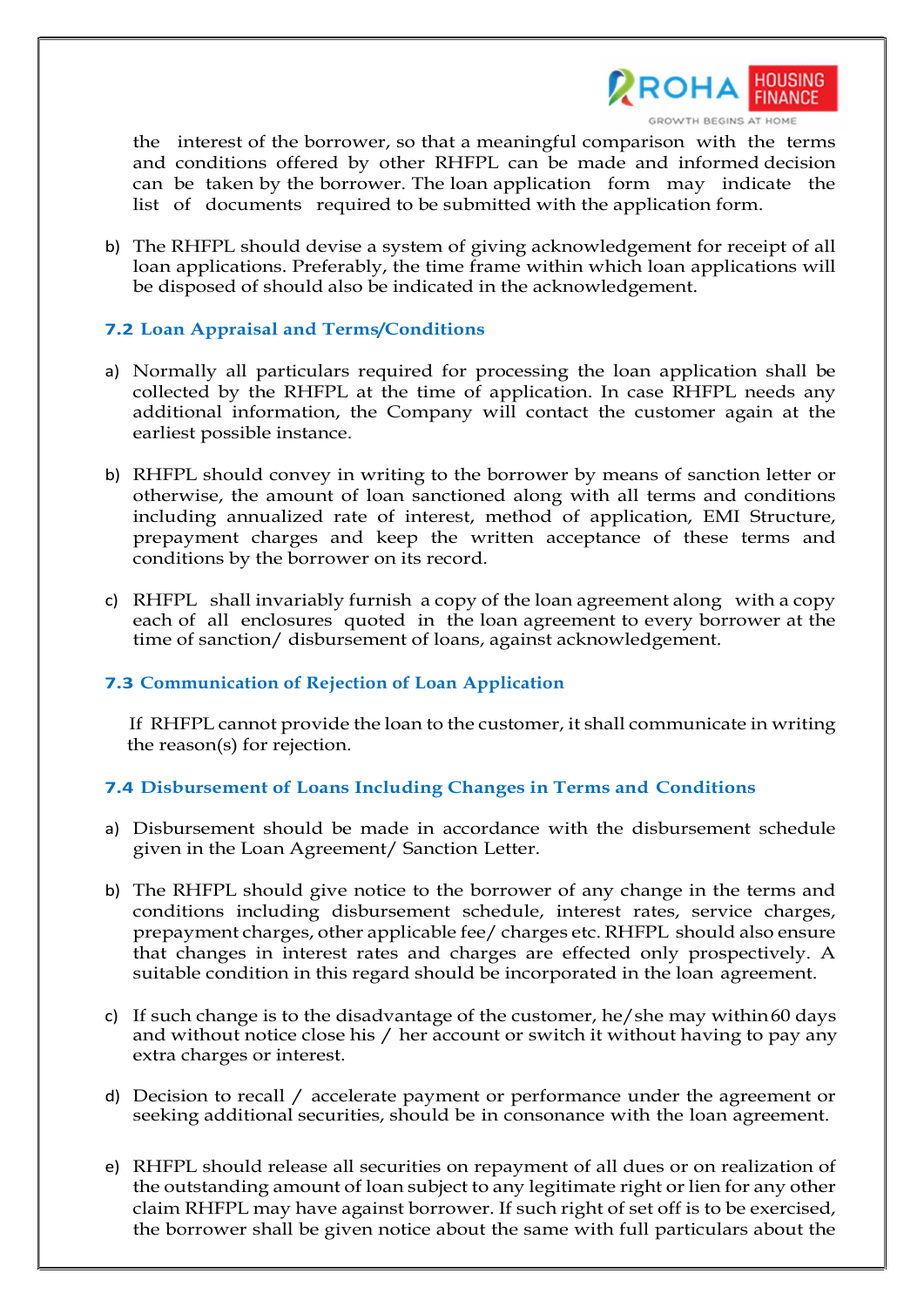

remaining claims and the conditions under which RHFPL are entitled to retain the securities till the relevant claim is settled / paid.

### 8. Guarantors:

When a person is considered to be a guarantor to a loan, RHFPL shall inform him/her the following under acknowledgement-

- a) his/her liability as guarantor;
- b) the amount of liability he/she will be committing him/herself to the company;
- c) circumstances in which RHFPL will call on him/her to pay up his/her liability;
- d) whether RHFPL has recourse to his/her other monies in the company if he/she fail to pay up as a guarantor;
- e) whether his/her liabilities as a guarantor are limited to a specific quantum or are they unlimited; and
- f) time and circumstances in which his/her liabilities as a guarantor will be discharged as also the manner in which RHFPL will notify him/her about this.
- g) In case the guarantor refuses to comply with the demand made by the creditor /lender, despite having sufficient means to make payment of the dues, such guarantor would also be treated as a willful defaulter.

RHFPLs shall keep him/her informed of any material adverse change/s in the financial position of the borrower to whom he/she stands as a guarantor.

## 9. Privacy and Confidentiality:

All the borrower's personal information shall be treated as private and confidential (even when he/she is no longer customer of RHFPL) and shall be guided by the following principles and policies. RHFPL shall not reveal information or data relating to customer's accounts to anyone, including other companies in the group, other than in the following exceptional cases:

- a) If the information is to be given by law.
- b) If there is a duty towards the public to reveal the information.
- c) If the RHFPL's interests require them to give the information (for example, to prevent fraud) but it should not be used as a reason for giving information about customer or customer accounts (including customer name and address) to anyone else, including other companies in the group, for marketing purposes.
- d) If the customer asks the RHFPL to reveal the information, or with the customer's permission.
- e) If RHFPLs are asked to give a reference about customers, they shall obtain his / her written permission before giving it.
- f) The customer shall be informed the extent of his / her rights under the existing legal framework for accessing the personal records that an RHFPL holds about him/her.
- g) RHFPLs shall not use customer's personal information for marketing purposes by anyone including RHFPLs unless the customer specifically authorizes them to do so.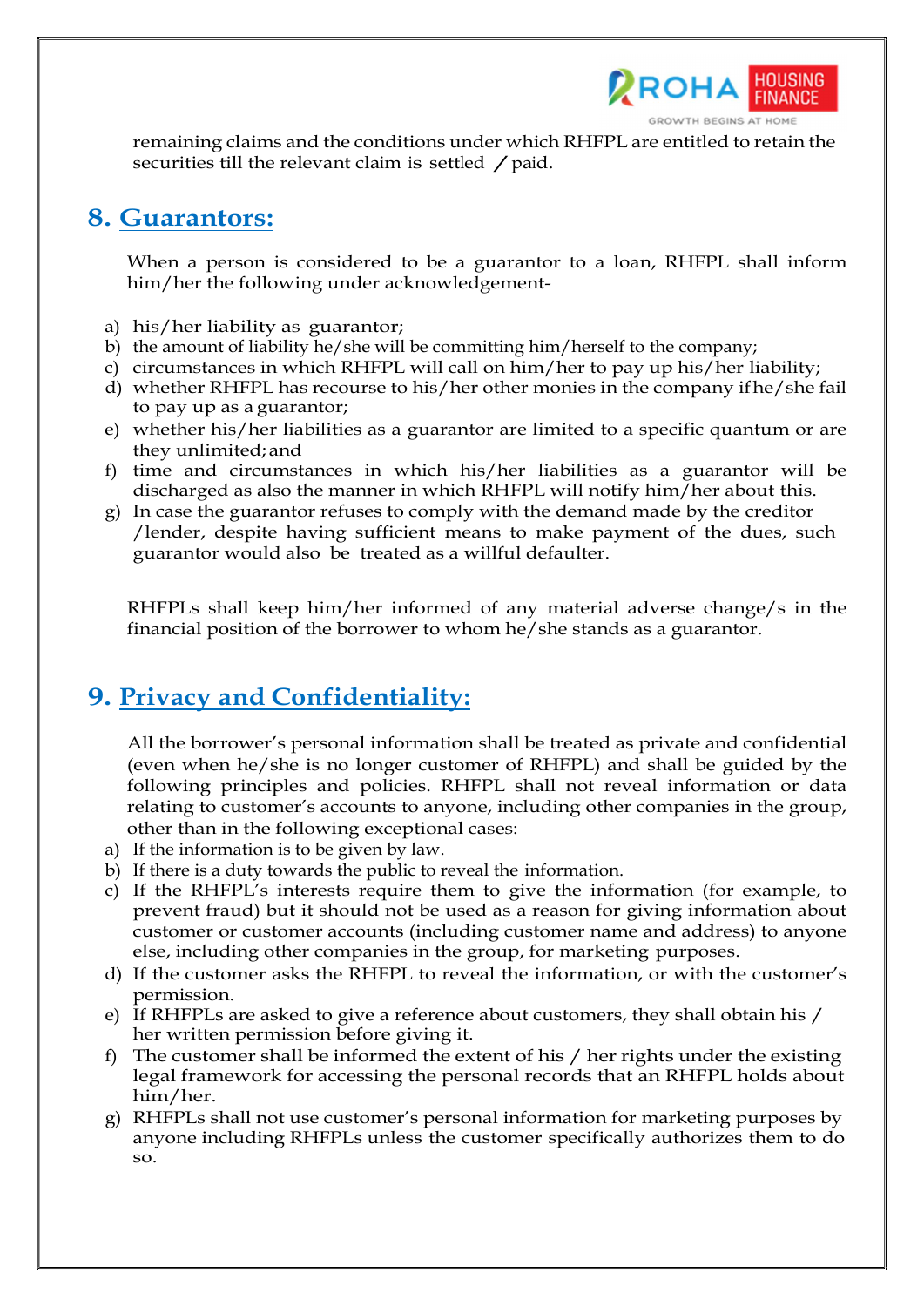

## 10. Credit reference agencies:

- a) The Company may share details of the loan and repayment track record of its borrowers to the Credit Information Companies as per the regulatory directions/ guidelines or the Company's internal policies
- b) RHFPL may give information to credit reference agencies about the personal debts the customer owes them if:
	- i. The customer has fallen behind with his / her payments;<br>ii The amount owed is not in dispute: and
	- The amount owed is not in dispute; and
	- iii. The customer has not made proposals that the RHFPL are satisfied with, for repaying his / her debt following RHFPL's formal demand
- c) In these cases, RHFPL shall intimate the customer in writing that they plan to give information about the debts the customer owes them to credit reference agencies. At the same time, RHFPL shall explain to the customer the role of credit reference agencies and the effect the information they provide can have on customer's ability to get credit.
- d) RHFPL may give credit reference agencies other information about the customer's account if the customer has given them his / her permission to do so.
- e) A copy of the information given to the credit reference agencies shall be provided by the RHFPL to a customer, if so demanded.

### 11. Collection of Dues:

Whenever loans are given, RHFPL would explain to the customer the repayment process by way of amount, tenure and periodicity of repayment. However if the customer does not adhere to repayment schedule, a defined process in accordance with the laws of the land shall be followed for recovery of dues. The process will involve reminding the customer by sending him/her notice or by making personal visits and / or repossession of security, if any.

The RHFPL's collection policy should be built on courtesy, fair treatment and persuasion. RHFPLs should believe in fostering customer confidence and long-term relationship. RHFPL's staff or any person authorized to represent them in collection of dues or / and security repossession shall identify himself / herself and display the authority letter issued by the RHFPL and upon request, display his / her identity card issued by the RHFPL or under authority of the company. RHFPL's shall provide customers with all the information regarding dues and shall endeavor to give sufficient notice for payment of dues.

All the members of the staff or any person authorised to represent the RHFPL in collection or / and security repossession should follow the guidelines set out below:

- a) Customer would be contacted ordinarily at the place of his / her choice and in the absence of any specified place at the place of his / her residence and if unavailable at his / her residence, at the place of business / occupation.
- b) Identity and authority to represent the RHFPL should be made known to the customer at the first instance.
- c) Customer's privacy should be respected.
- d) Interaction with the customer shall be in a civil manner
- e) RHFPLs' representatives shall contact the customers between 0700 hrs and 1900 hrs, unless the special circumstances of the customer's business or occupation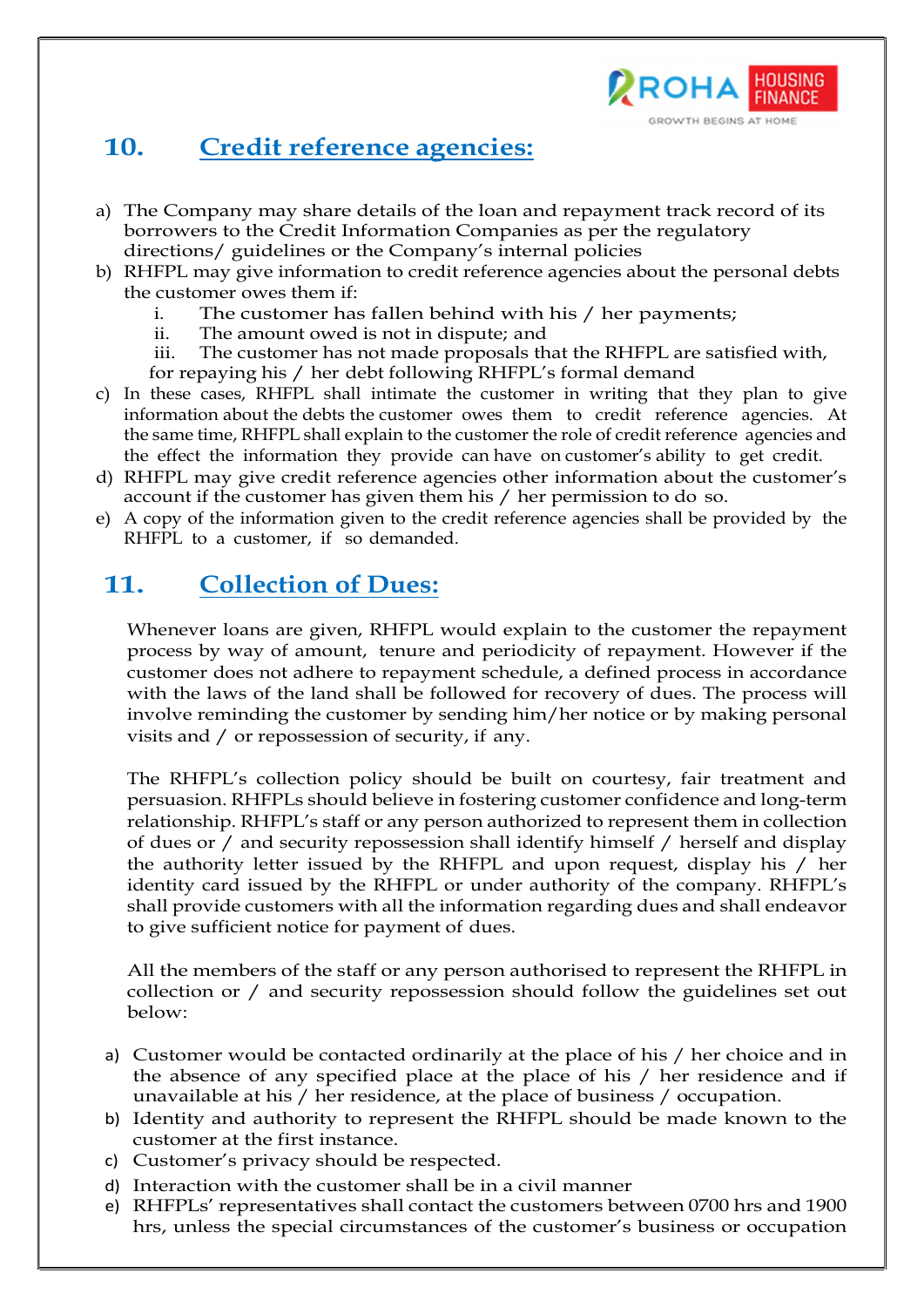

require otherwise.

- f) Customer's request to avoid calls at a particular time or at a particular place shall be honored as far as possible.
- g) Time and number of calls and contents of conversation would be documented.
- h) All assistance should be given to resolve disputes or differences regarding dues in a mutually acceptable and in an orderly manner.
- i) During visits to customer's place for dues collection, decency and decorum should be maintained.
- j) Inappropriate occasions such as bereavement in the family or such other calamitous occasions should be avoided for making calls/visits to collect dues.

# 12. Complaints and Grievances:

Any customer having a grievance/ complaint/ feedback with respect to the product and services offered by Roha Housing Finance Private Limited (hereinafter referred to as 'the Company') may write to the Company's Customer Service Department through any of the following channels:

- $\triangleright$  Call at 1800 266 2111
- Email ID: customerservices@rohagroup.com
- $\triangleright$  You may write a letter at the address- Unit no 1117 & 1118, 11th Floor, World Trade Tower,

Sector 16, Noida-201301.

Website: www.rohahousing.com

#### How a complaint should be made:

In order to resolve queries and complaints/ grievances, the Company laid down the following Grievance Redressal Mechanism.

Level 1: Modes of Raising Complaint: A customer may raise complaint in writing, orally, electronically or over telephone:

| Complaint in | A complaint book is available at the branches. A customer can obtain it |
|--------------|-------------------------------------------------------------------------|
| Person       | from the branch and record his / her grievances therein.                |
| Call us      | Complaints can also be logged at Call Centre on toll free number of the |
|              | company at 1800 266 2111                                                |
| Email        | customerservices@rohagroup.com                                          |
| Write to us  | Customer care Cell, Roha Housing Finance Private Limited, Unit no 1117  |
|              | & 1118, 11th Floor, World Trade Tower, Sector 16, Noida-201301.         |
| Website      | www.rohahousing.com                                                     |

It is the duty of the customer to provide Loan Account Number, Reference no. provided by the Company, details of Feedback/ Suggestion/ Complaint and valid phone no. & e-mail ID while communicating with the Company. If a complaint is received from customer in writing, the Company shall send an acknowledgement/response within a week. If more time is required, the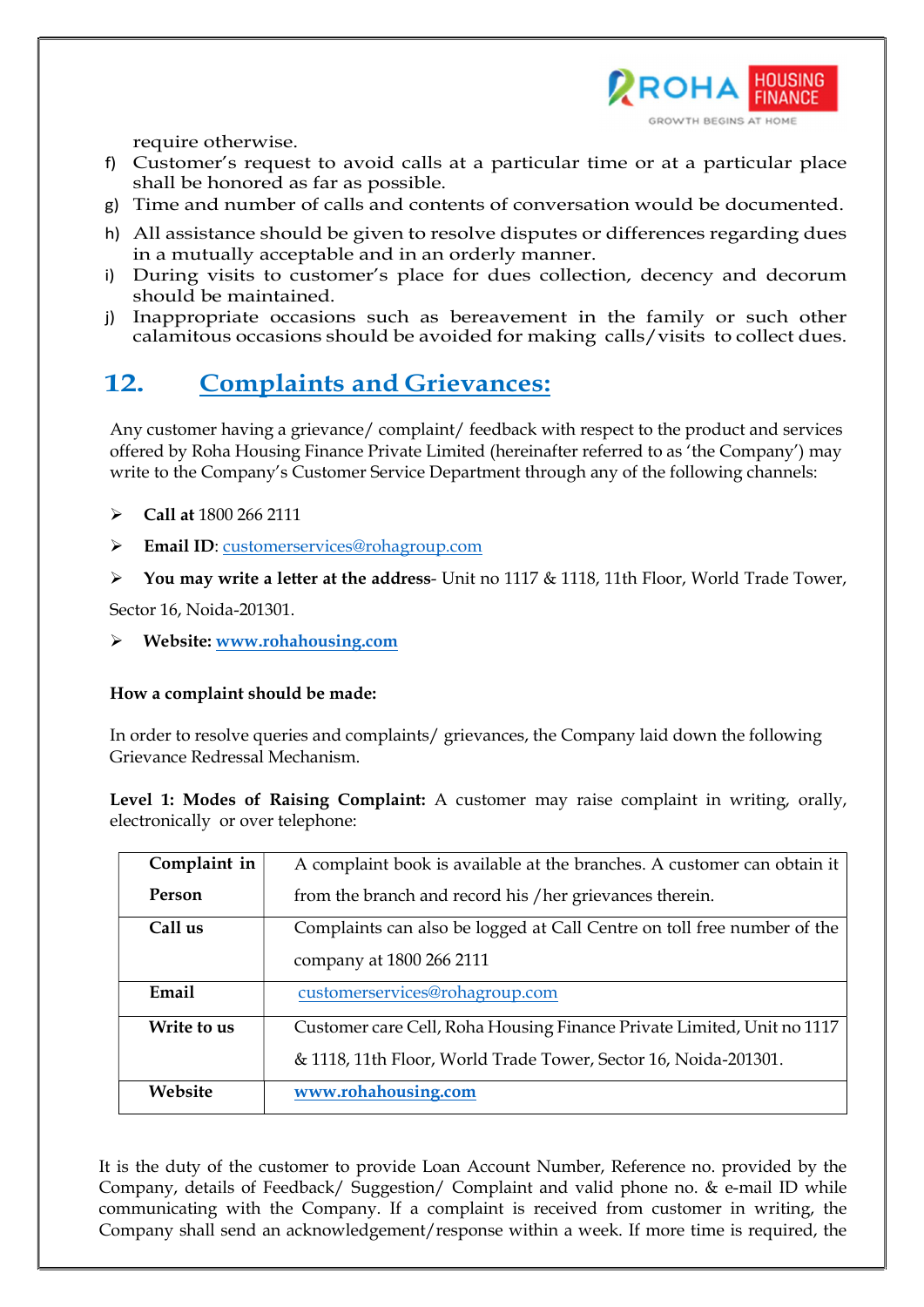

Company will inform the customer expected timeline. The acknowledgement shall contain the name & designation of the official who will deal with the grievance.

If the complaint is relayed over phone at the Company's designated telephone helpdesk or customer service number, the Company shall provide to the customer a complaint reference number and keep him/her informed of the progress within a week's time. If more time is required, the Company will inform the customer expected timeline.

After examining the matter, the Company will send final response or explain why the company needs more time to respond and shall endeavor to do so within 6 weeks of receipt of complaint and shall inform the customer mechanism to take the complaint further if he/ she is still not satisfied.

#### Level 2:

If the resolution of complaint provided at level 1 does not meet expectation or response is not received within the defined timescales; the customer can escalate complaint to grievances@rohagroup.com.

At this level, a complaint is expected to be responded within 7 working days of receipt of complaint.

| Email       | grievances@rohagroup.com                                          |
|-------------|-------------------------------------------------------------------|
| Write to us | Grievance Redressal Cell, Roha Housing Finance Private Limited,   |
|             | Unit no 1117 $\&$ 1118, 11th Floor, World Trade Tower, Sector 16, |
|             | Noida-201301.                                                     |
| Website     | www.rohahousing.com                                               |

#### Level 3:

 If the resolution of complaint provided at level 2 does not meet expectation or response is not received within the defined timescales, such complaints may be escalated to the below mentioned person:

Mr. Sunil Kapoor Roha Housing Finance Private Limited Unit no 1117 & 1118, 11th Floor, World Trade Tower, Sector 16, Noida-201301 Email: ceo.hf@rohagroup.com

At this level, a complaint is expected to be responded within 7 working days of receipt of complaint.

#### Level 4:

In case, a complaint is not redressed or the customer is dissatisfied with the response received, the customer may approach the Complaint Redressal Cell of the National Housing Bank by lodging its complaint in online mode at the link https://grids.nhbonline.org.in OR in offline/ physical mode by post, to the following address:

The Complaint Redressal Cell, Department of Regulation and Supervision, National Housing Bank,